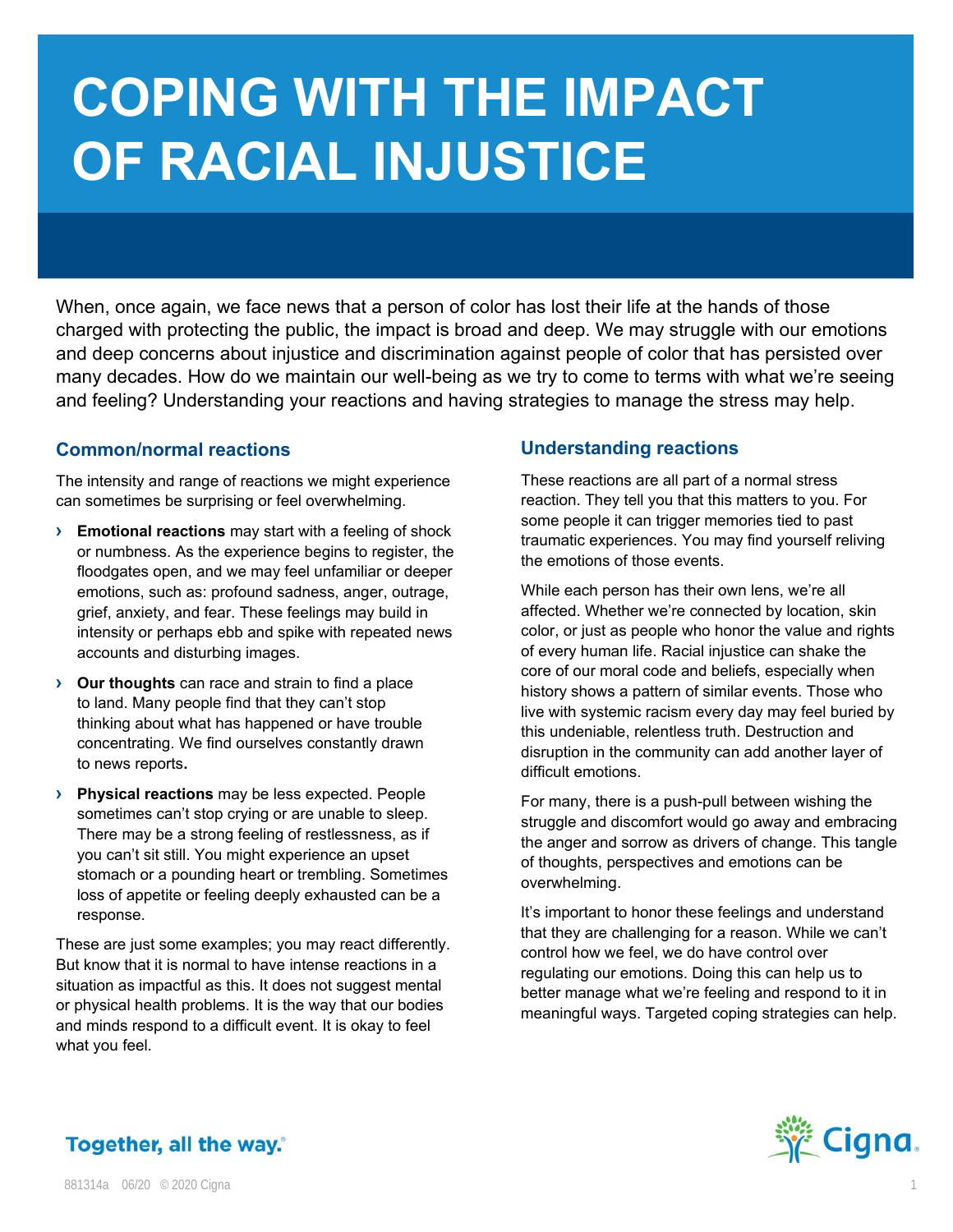## **Co-opted thoughts Coping strategies**

While we do need information to process this experience, we risk being overwhelmed, flooded with our emotions, when our thoughts are shaped by repeated, graphic media accounts of each event. Putting yourself in the victim's place and imagining their fear and helplessness can feel overwhelming. This image can play over and over in your mind, intensifying your reactions.

**Take control of your news exposure**. Seek multiple sources to get a more accurate and complete picture. Even though it may feel reassuring to be tuned in 24/7, try to take breaks from it to bring your emotional temperature down.

**Shift your thoughts**. Mental images can trigger the same level of stress as the actual situation. Look for activities that can draw your thoughts to a neutral place for a time. Turning away doesn't mean you don't care, it's simply a way to bring stress levels down.

## **Fear of the unknown Coping strategies**

We all come with a hard-wired threat response. Lethal events of racial injustice have the power to trigger it repeatedly. From the fear that we or loved ones are at risk, to the worry that there will never be meaningful change. Seeing footage of chaos and destruction can add another type of fear. All the unknown "what ifs?" can fuel an unhealthy level of uncontrolled anxiety. It's important to do what we can to address worries and stop feelings of freefall.

### **Trying to make sense of it Coping strategies**

We may find ourselves questioning life's meaning in a world where injustices keep repeating themselves. We try to make sense of events that feel so senseless. For some, this results in a sad and angry validation of their life experiences. For others, it's dissonant and confusing. We can all be left with stressful, unanswerable "Whys?" Focusing on questions without answers can leave you feeling powerless and unable to move forward.

The combination of powerlessness and outrage can set off extreme feelings of stress. Ongoing investigations and legal proceedings may deepen those feelings. It can spark a need to make the world sit up and take notice. We can feel a strong urge to do something, but struggle to know what that is.

**Take steps to feel safe.** Take precautions specific to the risk in your community. Check in with family and friends to confirm that they're okay or make plans to bring them to a place of safety.

**Focus on what you can control.** We can only manage the "here and now," not all the "what ifs." Look for what is within your power right now. It might be just managing your emotions and stress levels or reaching out for support.

**Remind yourself of positive actions being taken**. Seek out stories about constructive and hopeful responses to rebalance.

**Change your perspective.** It may be helpful to ask a different question: "How can I respond to this in a meaningful way?" The answer might be marching, painting a mural, engaging with public officials or getting involved in a group that supports change.

**Learn more.** Educating yourself about systemic oppression – past and present – can bring greater understanding and offer solutions to support change. Becoming familiar with movements and organizations that are working for change can help you determine how you can take meaningful action.

# **Desire for action Coping strategies**

**Turn negative thoughts and reactions into constructive acts.** This honors those we've lost and can help channel your emotions. Many find that supporting others and investing energy into making a difference can help redirect the power of anger in positive ways.

**Speak up; don't be silent.** Use your voice to support racial justice on social media, with friends, family, at work, and in the community.

**Listen to understand.** It may not seem like an action, but it is. Challenge yourself to really hear without defending your viewpoint. Allow the discomfort and strive to be open to learning.